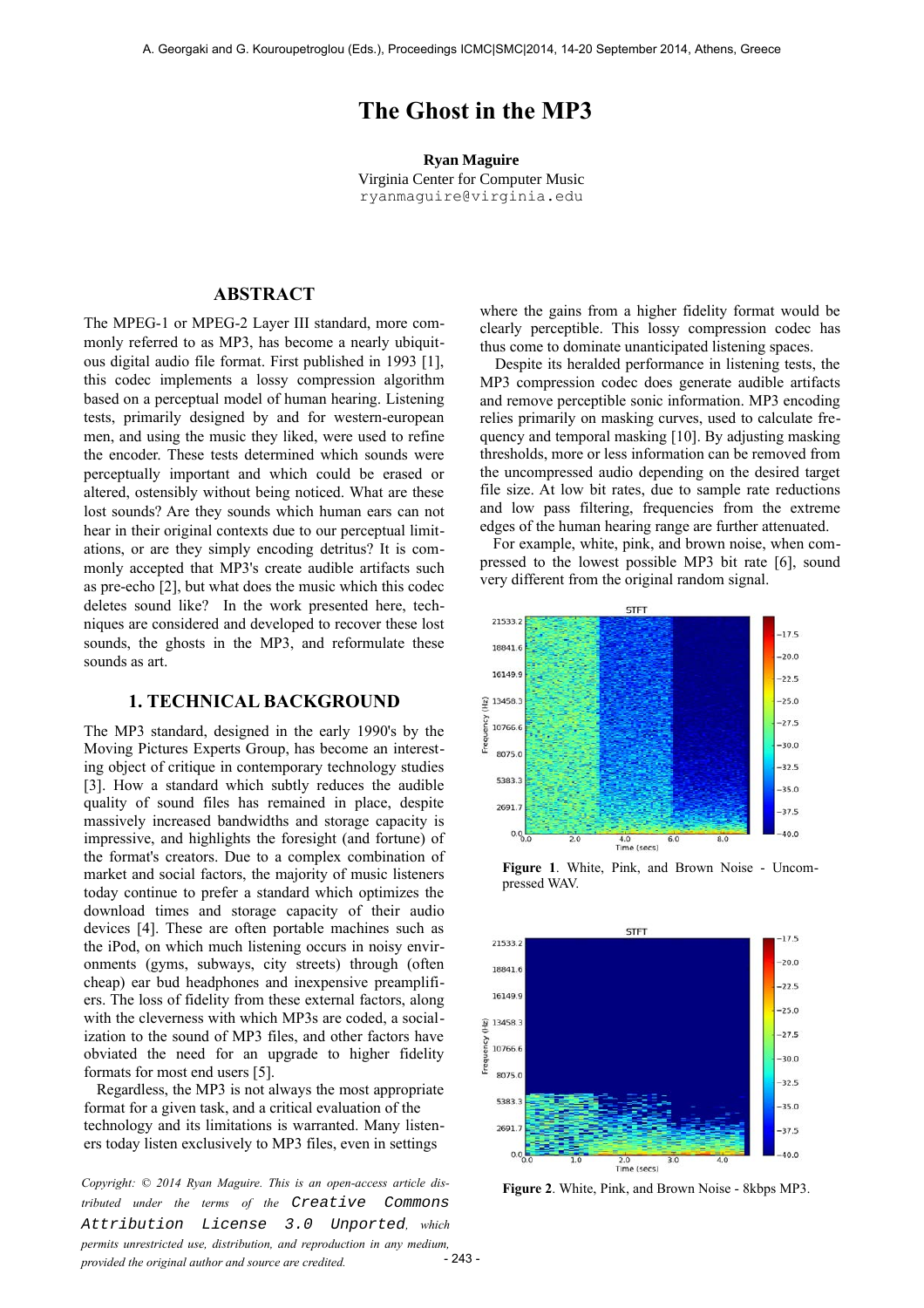In comparison, low-frequency sine tones sound quite good as an MP3 encoded at 320kbps MP3. Still, some material has been left behind– acoustic information which is mostly unheard in it's original context.



**Figure 3**. Sine Tone Chords – Uncompressed WAV.



**Figure 4**. Sine Tone Chords – 320kbps MP3.



**Figure 5**. Sine Tone Chords – 320kbps MP3 "Ghost".

## **2. GHOST HUNTING**

In seeking to capture the sounds lost to MP3 compression there are multiple possible approaches that seem theoretically feasible. From a simple technique such as phase inversion to something as complex as developing a new codec– the inverse mp3, if you will. The approach I will detail here falls somewhere between these two.

 I have opted to work in the frequency domain as opposed to the time domain in the experiments outlined below. Attempts at achieving a similar result with the time domain signal have been unsuccessful. I speculate that this is due to quantization and phase estimation differences between the MP3 and the original uncompressed audio, leading a time-domain phase inversion algorithm to be insufficient for the task at hand.

 Working in Python and using the Bregman, pyo, and pydub libraries, along with the LAME MP3 encoder, I begin with an uncompressed WAV file and save it as an MP3 file, 128kbps in this example, which sounds quite similar to the original.



**Figure 6**. Tom's Diner – Verse 1 – Uncompressed WAV.



Figure 7. Tom's Diner – Verse  $1 - 128$ kbps MP3.

 I then take the Fast Fourier Transform of both files, first saving the now compressed MP3 in the same uncompressed format as the original so that the two can be directly compared. In my implementation, I have used both the STFT and constant-q transform for this step, though the discrete cosine transform or other transforms could be used as well. With both sound files now represented as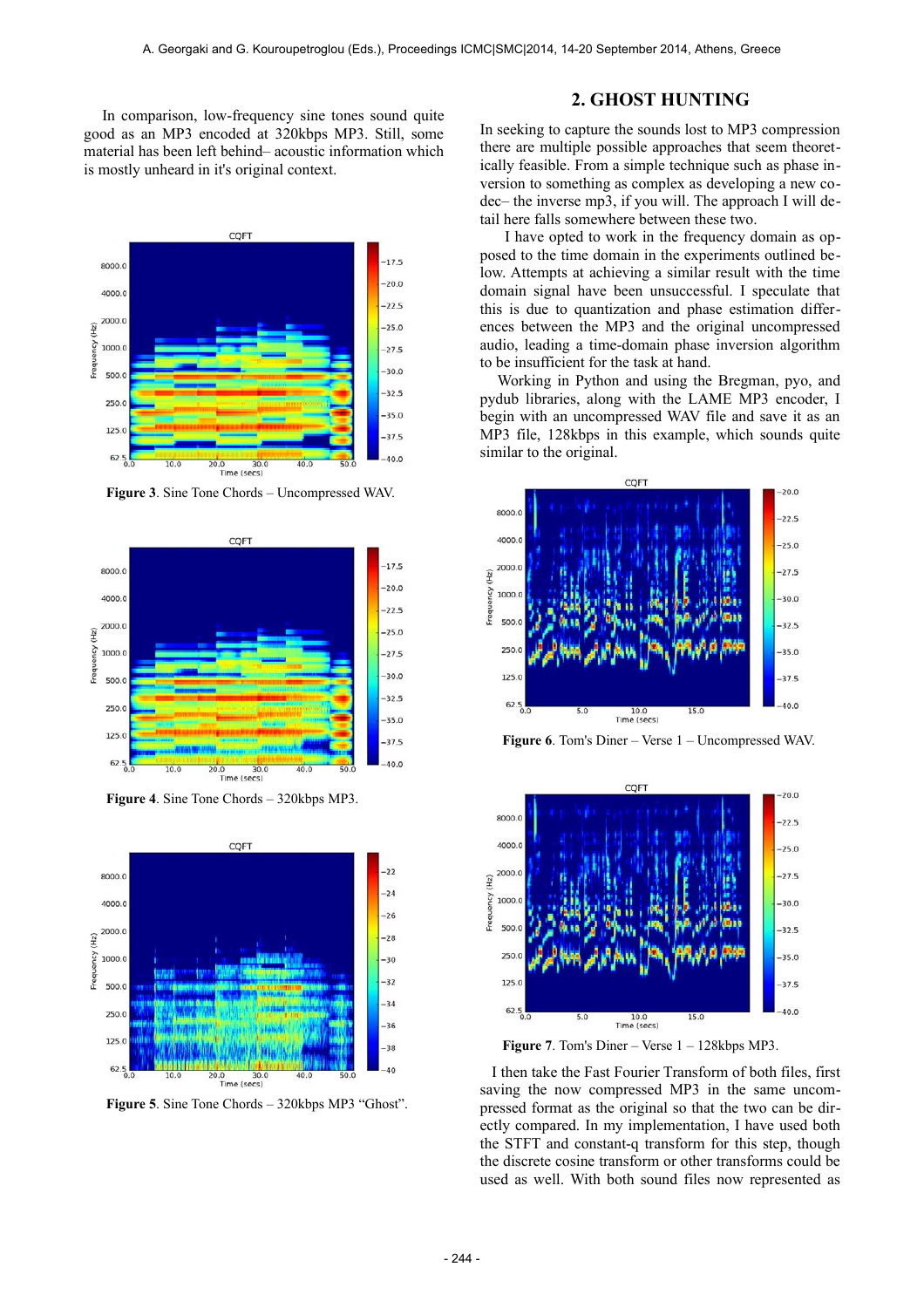adjacent time-frequency matrices, I compare the two files, bin by bin, taking the differences.

## **3. ARTISTIC BACKGROUND**

 Where the two files are the same or similar, the information in the original audio has been largely preserved in the MP3. However, corresponding time-frequency bins which differ significantly between the two files betray spots where information has been altered or deleted. Where this is the case, we can store the difference between these two files in a new array of equal size to the originals.

 Two possible ways forward emerge here: we can either resynthesize the new matrix directly using an inverse transform or, we can zero the corresponding bins in the original uncompressed file where the difference is null or near-null, i.e.- using the MP3 as a mask on the original file. In the work here, I have utilized both techniques to provide a variety of sonic material with which to compose. The sonic differences between these approaches is discussed below.

 Each approach returns distinct, though related, sounds. What's more, in both cases, the STFT and inverse STFT involve phase estimation, and different ways of handling this also lead to slightly different results. Other variables include altering the bit and sample rates, and of course the various transform settings such as hop size, window size, etc. Worth noting is that 96 & 128kbps MP3's were used as the "high quality" controls in the original listening tests, while 64kbps were used as "low quality" [4].

 In the compositional work detailed below, I have utilized the more recent 320 kbps standard for aesthetic reasons. Higher bit rates generated less information, however the material which is acquired is generally more distinct from the original sound file than the material acquired using low bit rate MP3's. The reason for this is simple– low bit rate MP3's delete more of the original audio file and thus, these artifacts more closely resemble the original sonically. Higher bit rate MP3's erase less content and this material is thus noticeably different from the original file, being only a carefully curated fraction of the original content.



**Figure 8.** Tom's Diner – Verse  $1 - 128k$ bps MP3 "Ghost".

As previously stated, the MP3 codec was refined using listening tests designed by and for primarily white, male, western-european audio engineers and featuring the music they chose. In a sense, each of these songs acts as a resonant filter for every file encoded in the MP3 format. Tom's Diner by Suzanne Vega, Fast Car by Tracy Chapman, a Haydn Trumpet concerto... these songs carved out the space of sounds that could be successfully encoded as MP3's. To that end, these songs represent a kind of best-case scenario for an MP3 encoding. If anything can be encoded well by this format, it should be these files. And yet these files still leave a residue behind when encoded to MP3. Exploring these sounds helps to define a boundary case for MP3 salvaging.

 Further, if the perceptual model on which MP3 encoding is based is to be taken at face value, then these lost sounds are sounds which human ears should not be able to hear in the first place. Thus, by finding the "ghosts" in the MP3, we are finding not only the sounds which are deleted by the encoding process, but also uncovering sounds which previously could not be heard in their original context. The MP3 codec becomes a type of sonic-archeological tool by which we can uncover sounds from recorded history which exist acoustically in recorded media but previously were inaccessible to our perception due to the limitations of our auditory systems.

 These concepts exist at the intersection of ideas from both glitch and plunderphonics. Glitch artists focus on digital noise and mechanical error as the substance of their compositions [7]. In contrast, this project examines the negative space of MP3 compression, rather than focussing directly on its sonic artifacts. Further, by salvaging and reworking material from popular culture, this music joins a lineage of sounding art offering cultural commentary, such as John Oswald's famous Plunderphonics project [8], and more recent mash-up culture [9].

# **4. COMPOSITIONAL TECHNIQUES**

#### **4.1 moDernisT**

As a preliminary foray into codec ghost composition, I am creating a series of pieces based on the songs used in the original MP3 listening tests. As a preliminary, I'd like to briefly discuss my treatment of Tom's Diner. I begin by analyzing the song structure, interpreting the music and text, and I then attempt to arrange the most interesting recovered material via this framework. A case study of the techniques I've used in two verses follows.

#### **4.2 Verse One – The Diner**

The first verse finds the narrator in a bustling diner, making observations about her environment. The focus of this text is external to it's author, as opposed to later verses which exist in a more subjective, internal space. By using the lost information as both a mask on the original sound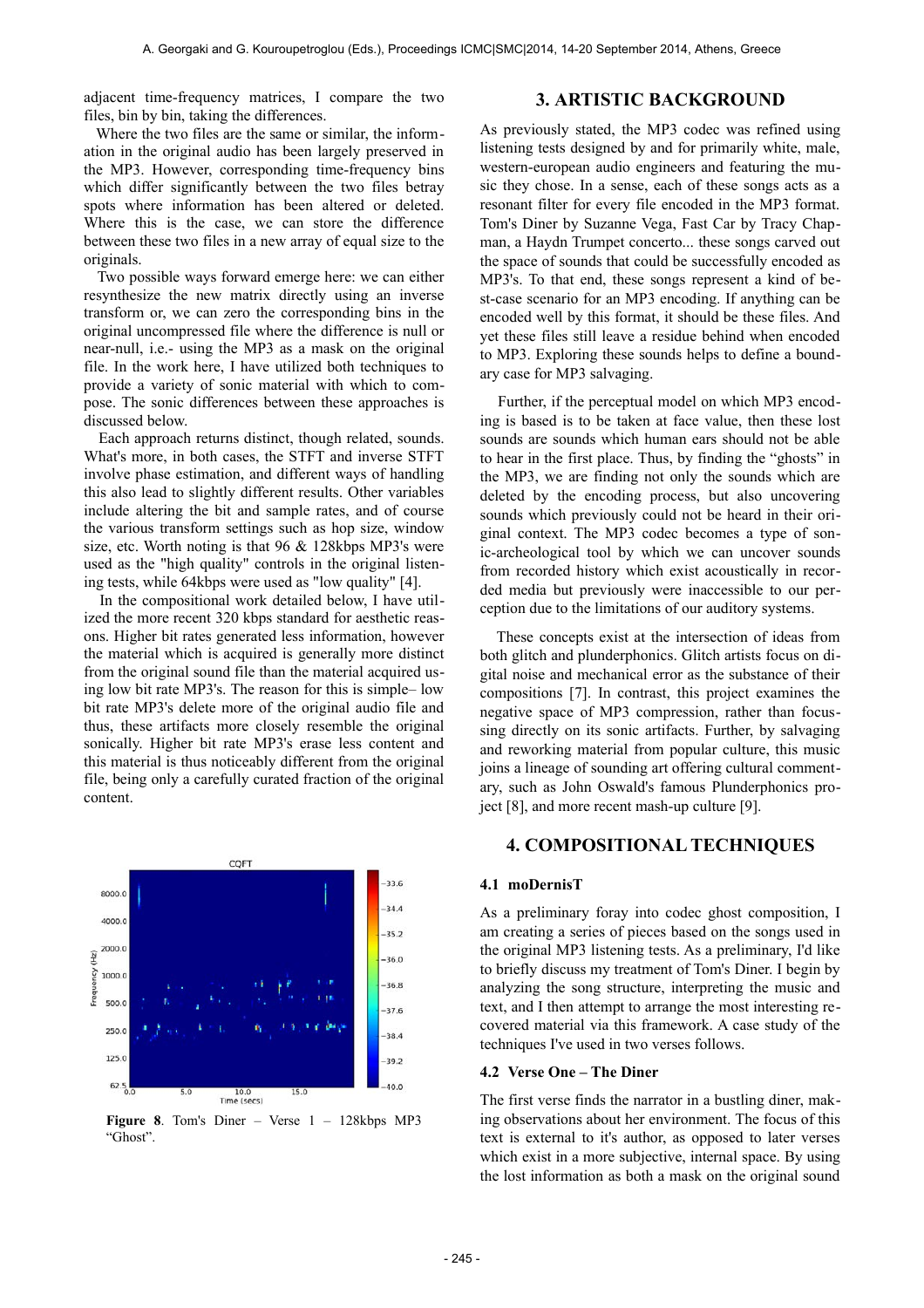file and by resynthesizing directly, I was able to isolate both clear, pitched content and more ephemeral transient signals. By varying the masking threshold, experimenting with different window and hop sizes, and by either attempting phase estimation or simply discarding all phase information from the original signal, I was able to generate a fairly wide variety of material. Sifting through numerous slight variations on the two basic kinds of material, pitched and transient, I narrowed my focus to a collection of reconstructions which sounded either whisper-like or which offered pointillistically distributed pitches.

 Using the python library headspace, and a reverb model of a small diner, I began to construct a virtual 3-d space. Beginning by fragmenting and scrambling the more transient material, I applied head related transfer functions to simulate the background conversation one might hear in a diner. Tracking the amplitude of the original melody in the verse, I applied a loose amplitude envelope to these signals. Thus, a remnant of the original vocal line comes through in its amplitude contour.

 Having constructed this background, prominent pitches from the original melody appear and disappear, located variously in this virtual space. These ephemeral sounds hint at a familiar melody, playing with aural memory and imagination, a flickering apparition hovering at the border of consciousness.

#### **4.3 Verse Five – "I am thinking of your voice..."**

The fifth verse finds the narrator in a very different psychological state. Instead of buoyantly attending to the activity of the room, she is lost in thought, remembering. Accordingly, I have given this material more space. It is less fragmented, the constant background conversation has receded, the virtual space has drawn closer, it feels more internal than external. Key phrases and snippets of the melody emerge more clearly. When the outro arrives the familiar melody is once again obscured, replaced by mere hints at its former presence. We hear mostly transients, but internally we might fill in the rest.

# **5. FUTURE DIRECTIONS**

Moving forward, I am planning a series of related compositions. First, I plan to explore the songs involved in the listening tests more deeply, both horizontally and vertically, by delving further into the sound world opened up by Tom's Diner, but also crafting new works from the other listening test songs. Following this, I envision working with newly created material to highlight even more explicitly the filtering effect of this codec, and it's relation to the approximations involved in our own auditory perception.

 The songs used in developing the MP3 codec are notable for what they are not: they are not music from other cultures, not hip-hop or dance music, nothing with prominent low frequencies, nothing particularly noisy, no outright aggressive sounds, nothing lo-fi. Rather, these sounds have been broadly institutionally accepted and conform to accepted standards of production and recording technique [4]. As MP3's have invaded more and more contemporary listening spaces, the class of privileged sounds which the format inadvertently creates has become more apparent. Originally developed for suboptimal listening environments, MP3's are now heard everywhere, at home, streaming in stores and public spaces, over highfidelity car stereo systems. This format has become a curator for these spaces: allowing in a great deal of wonderful sound, yes, but at the exclusion of a vast territory in the available sonic terrain. Composing with these sounds and injecting them back into contemporary listening spaces is one possible act of resistance, one available mode of cultural critique.

 While the format is indeed based on a perceptual model of human hearing, this model is only an approximation. Many of the sounds deleted by MP3 encoding are indeed sounds that we would not hear in context. I submit that these sounds are nonetheless interesting for precisely that reason. This process reveals to us sounds that we would not otherwise hear due to the limitations of our perception. This is not the whole story though. We perceive sound not only through our ears but also through our bodies, especially when experiencing low frequencies as the mechanical vibrations that they are. The perceptual model is thus incomplete to begin with in that it equates the experience of sound with hearing only, when we know it a priori to be more than that. Further, it would be folly to assume that the implementation of the perceptual model used in MP3 encoding is in all cases perfect even given its limited premises, and a simple examination of the literature on listening tests, or even a simple experiment with ones own perception, reveals these shortcomings. Thus, the ghosts we find here are also sounds that are taken from us in the current sonic culture which values MP3's above all other formats and modes of musical dissemination. We thus draw attention to the limitations of this ubiquitous format and hope to point towards a day when we will not have to sacrifice sonic information in the interests of limited bandwidths and storage capacities.

 There are various technical areas related to this work which are open territory for exploration: from developing an MP3 negative-space codec (an "anti-encoder") to exploring the idea of anti-filtering and anti-processing more generally, we might develop new tools to explicitly explore the sounds which our most commonly used techniques preclude. Further, we might develop real-time implementations of these effects. I have recently begun development of both real-time MP3 and Anti-MP3 filters. Numerous approaches are possible here and could lead to interesting new audio plug-ins and compositions based on these sounds. Finally, one might consider using a similar approach as this to uncover previously inaccessible sounds in the history of recorded music– sounds which, due to our perceptual limitations, might only be accessible now.